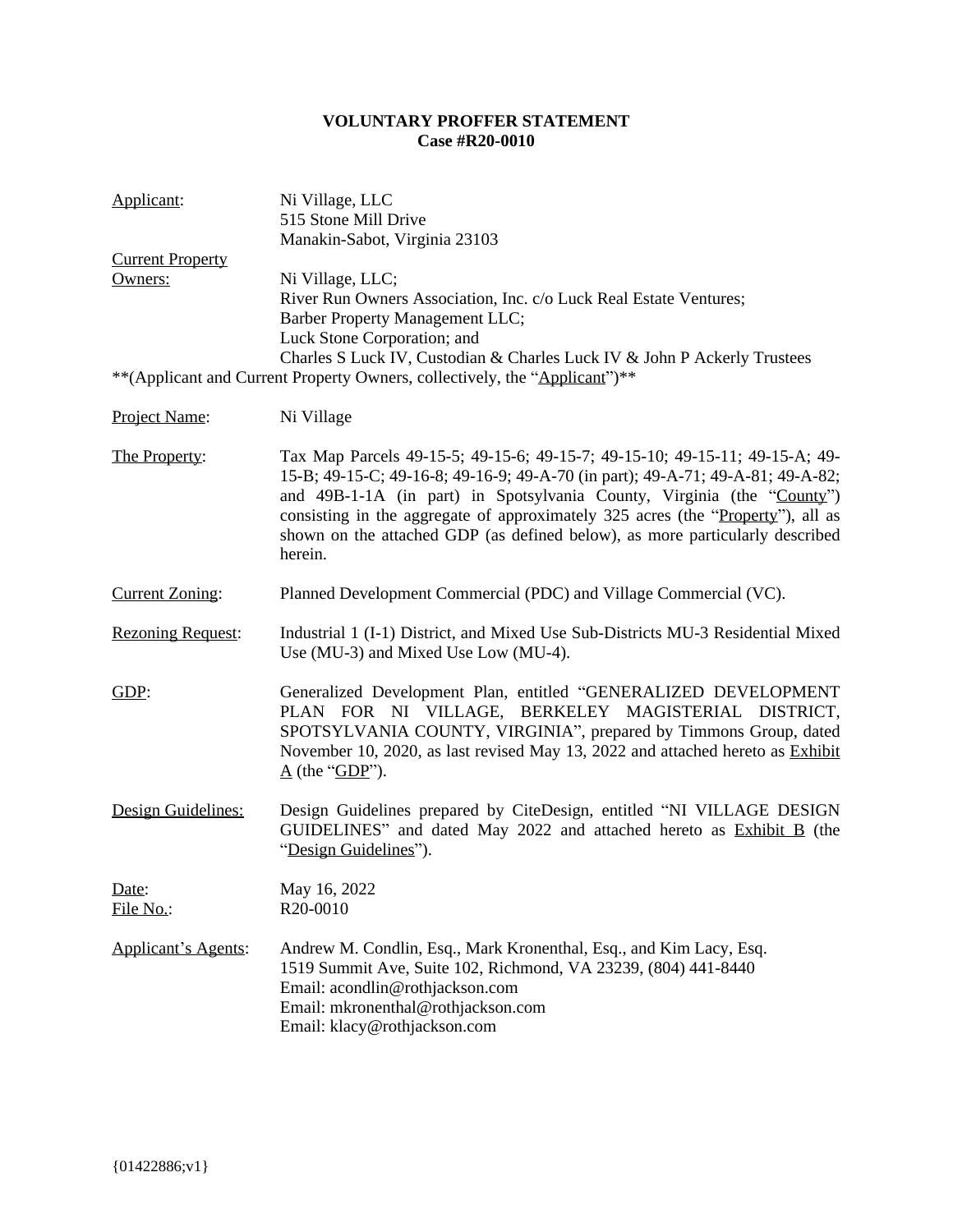## **I. GENERAL OVERVIEW**

The Applicant requests the rezoning of the Property from Planned Development Commercial (PDC) and Village Commercial (VC) Districts to Industrial 1 (I-1) District (approximately 109 acres), and Mixed Use Sub-Districts MU-3 Residential Mixed Use (MU-3) (approximately 161.9 acres), and Mixed Use Low (MU-4)( approximately 54.2 acres) to enable the Applicant, or its successors or assigns, to structure a development plan for Ni Village (the "Development" or the "Project") that includes a strong design intent to create harmony but not uniformity, maintains density, includes a focus on economic development, and creates a live, work, shop, and play community that can accommodate the projected residential growth and desired commercial development in the County, and respect and harness the natural topographic features of the Property. As used herein, the "East Campus" includes the portions of the Property located to the east of Patriot Highway to be rezoned to MU-3, and the "West Campus" includes the portions of the Property located to the west of Patriot Highway to be rezoned I-1 and MU-4, all as generally shown on the GDP attached hereto as Exhibit A.

The Applicant, on behalf of itself, its successors and assigns, makes these Proffers voluntarily in support of the rezoning application and agrees that the development of the Project will be in conformance with the Design Guidelines and GDP (as more particularly described herein and attached hereto) and the voluntary proffered conditions provided herein, and such voluntary proffered conditions are being provided pursuant to Sections 15.2-2303, et seq. of the Code of Virginia (1950) as amended, and Section 23-4.6.3 of the Zoning Ordinance of Spotsylvania County (1955) as amended (collectively, the "Proffers"). The Proffers shall be effective only upon the County's full and final approval of this rezoning application, File No. R20-0010 Ni Village, and upon such approval the Proffers shall supersede and replace any and all prior proffered conditions now or previously affecting the Property including without limitation, those proffers and zoning conditions set forth in the Voluntary Proffer Statement applicable to Rezoning Case Number R10-0002 dated August 23, 2011 and last revised October 11, 2011, a copy of which is recorded in the County Clerk's Office as Instrument No. 201100020890.

## **II. LAND USE AND GENERAL DEVELOPMENT PLAN**

a. Generalized Development Plan. The Property, including all community areas, uses and features shall be developed in general conformance with the GDP. For purposes of the final site and subdivision plan(s), proposed parcel lines, parcel sizes, lot configurations, building envelopes and footprints, access points, building sizes, building locations, public road designs and locations, private driveway and road designs and locations, parking lot designs and configurations, inter-parcel connections, resource protection areas ("RPAs"), wetland areas, utility designs and locations, stormwater management facilities and designs, and open space or other undeveloped areas shown on the GDP may be relocated and/or adjusted from time-to-time by the Applicant to address final development plans, engineering, unanticipated site conditions, design requirements and/or compliance with federal or state agency regulations including, but not limited to, the Virginia Department of Transportation ("VDOT"), the Virginia Department of Environmental Quality ("DEQ"), the U.S. Army Corps of Engineers, and compliance with the requirements of the County's development regulations and design standards manual, subject to the approval of the County's Zoning Administrator. Notwithstanding the foregoing, in no event shall any amendments or adjustments to the GDP relieve the Applicant from any of the Proffers.

 ${01422886; v1}$ b. Design Guidelines. The feel of the Project will be achieved with quality materials, finishes, design elements and enhanced architectural features on buildings to reflect a variety of unique architectural styles, building types, textures, and colors, but providing a commonality of quality materials,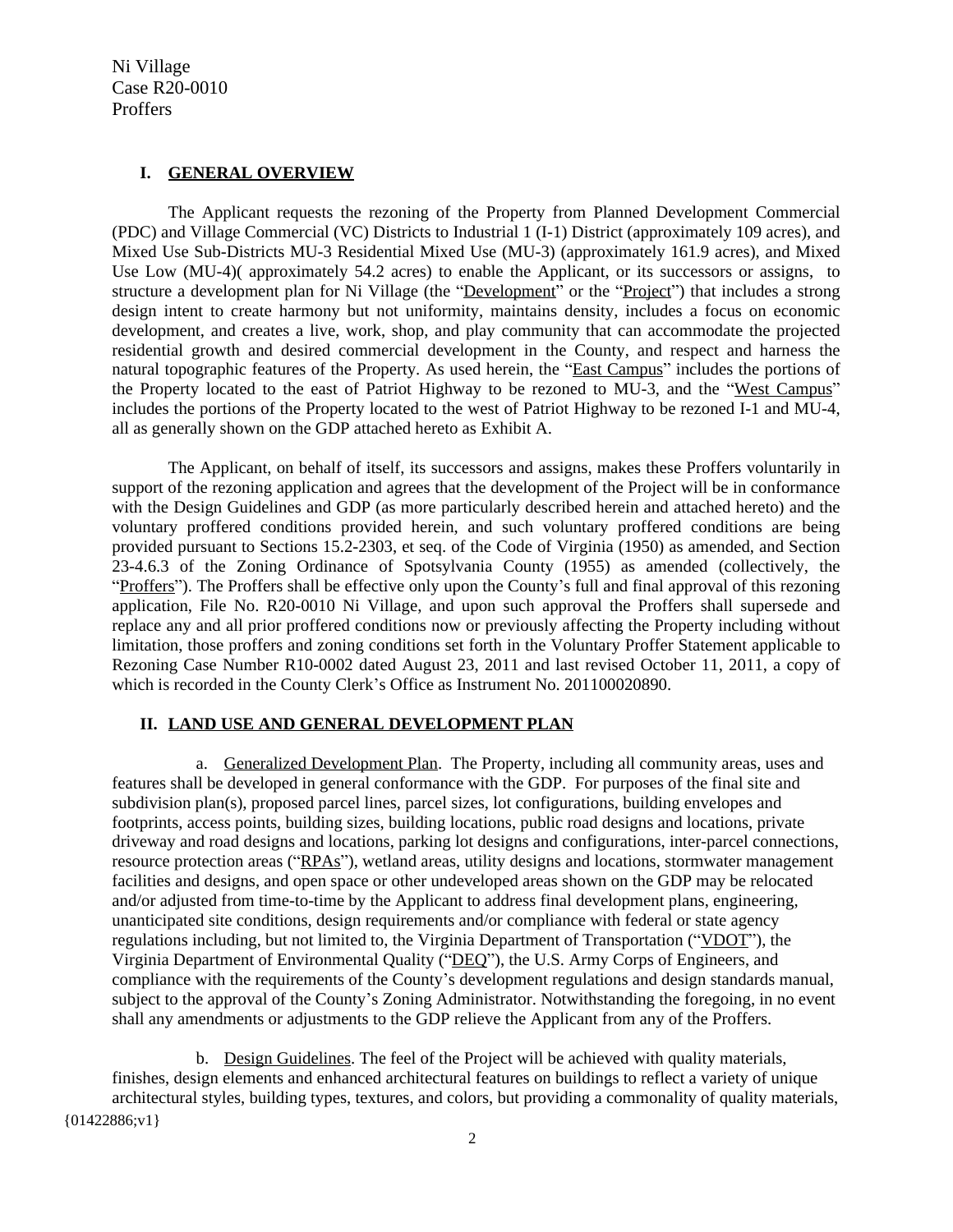finishes and styles throughout the Project in general conformance with the Design Guidelines. The Design Guidelines provide conceptual illustrations of the community amenities, dwelling units, recreation and open space areas, design features and building types, block standards and alternative block standards, and streetscape concepts to be located in Ni Village, which design elements, design or architectural styles may be adjusted from time-to-time by the Applicant, or its successors or assigns, to address final development plans, engineering, unanticipated site conditions, design requirements and/or compliance with federal or state agency regulations and compliance with the requirements of the County's development regulations and design standards manual, subject to the approval of the County's Zoning Administrator. Notwithstanding the foregoing, in no event shall any amendments or adjustments to the Design Guidelines relieve the Applicant, its successors or assigns, from any of the Proffers.

c. Density. The maximum density of the Property shall be 950 residential dwelling units in the aggregate, with no more than 500 residential units on either the West Campus or the East Campus (which would a result in a pro rata reduction of the maximum number of residential units permitted on the remainder of the Property). This restriction on density shall not include any residential dwelling units located in a nursing home or assisted living facility.

d. Access. Direct vehicular access to and from Patriot Highway shall be provided by a minimum of two (2) entrances/exits from Patriot Highway to and from the East Campus, and by a minimum of two (2) entrances/exits from Patriot Highway to and from the West Campus. The location of each access shall be in general conformance with the GDP, with final approvals by the County Transportation Department.

e. Shared Access. Upon approval of the site plan for the portion of the Property to be rezoned I-1, the right of pedestrian and vehicular access over and across the Property shall be granted to the adjoining properties to the north (having current Parcel IDs of 49-1-1D, 49-1-1E, 49-1-1B, 49-1-4, and 49-1-5 (the "Adjoining Properties"), subject to an agreement with such Adjoining Properties (a) to permit access over and across Jamison Lane that crosses on and between the Adjoining Properties for the benefit of the Property and the Adjoining Properties, and (b) for maintenance of all impacted access ways, as generally shown on the GDP.

- f. Uses and Development Standards.
	- i. Within the areas of the West Campus to be rezoned MU-4, as shown on the GDP:
		- 1. Apartment Buildings. Apartment buildings shall be permitted subject to the following:
			- a. Architectural Standards. Apartment buildings shall be developed consistent with the elevations set forth in the Design Guidelines.
			- b. Gated Entrance. Any primary vehicular access entrance for a project with apartment buildings shall be gated or otherwise have controlled access.
			- c. Recreational Amenities. For purposes of the apartment buildings to be constructed on the West Campus, the Applicant, its successors or assigns, shall provide at a minimum, four (4) of the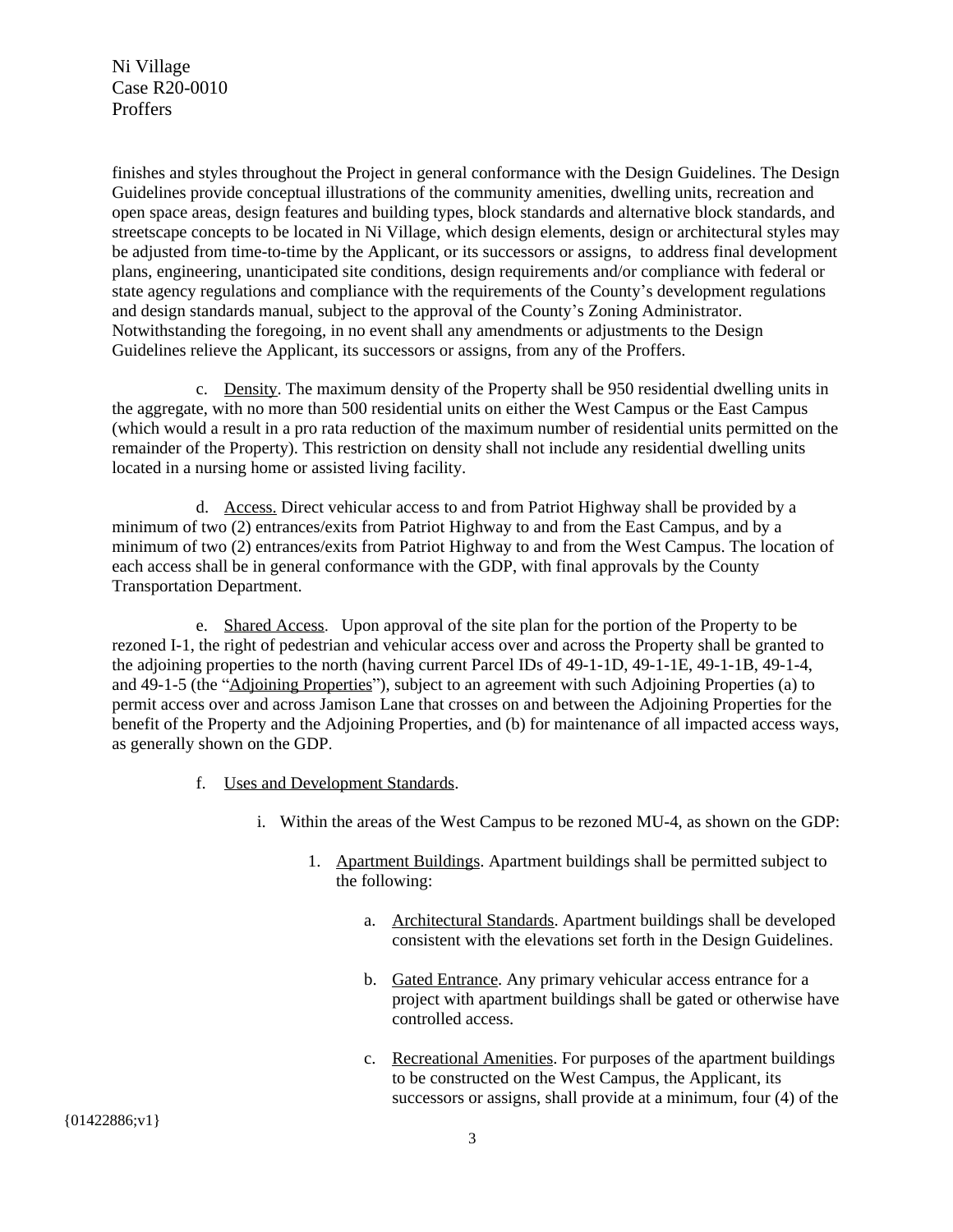> following amenities: a clubhouse, swimming pool, fitness center, outdoor grilling areas, children's playground, dog park or outdoor seating/gathering areas ("West Campus Amenities").

- 2. General Buildings. General buildings including those intended primarily for commercial, office, manufacturing and employment uses ("General Buildings") shall be permitted subject to the following:
	- a. Architectural Standards. General Buildings shall be developed consistent with the elevations set forth in the Design Guidelines.
- 3. Townhouse Buildings. Townhouse buildings shall be permitted subject to the following:
	- a. Architectural Standards. Townhouse buildings shall be developed consistent with the elevations set forth in the Design Guidelines.
- 4. Mixed Use Buildings. Mixed use buildings shall be permitted subject to the following:
	- a. Architectural Standards. Mixed use buildings shall be developed consistent with the elevations set forth in the Design Guidelines.
- ii. Within the areas of the West Campus to be rezoned I-1, as shown on the GDP:
	- a. Office. Office buildings shall be permitted subject to the following:
		- i. Architectural Standards. Office buildings shall be developed consistent with the elevations set forth in the Design Guidelines.
	- b. Warehouse. Warehouse buildings shall be permitted subject to the following:
		- i. Architectural Standards. Warehouse buildings shall be developed consistent with the elevations set forth in the Design Guidelines.
	- c. Industrial/Flex. Industrial/flex buildings shall be permitted subject to the following:
		- i. Architectural Standards. Industrial/flex buildings shall be developed consistent with the elevations set forth in the Design Guidelines.
- iii. Within the areas of the East Campus to be rezoned MU-3, as shown on the GDP: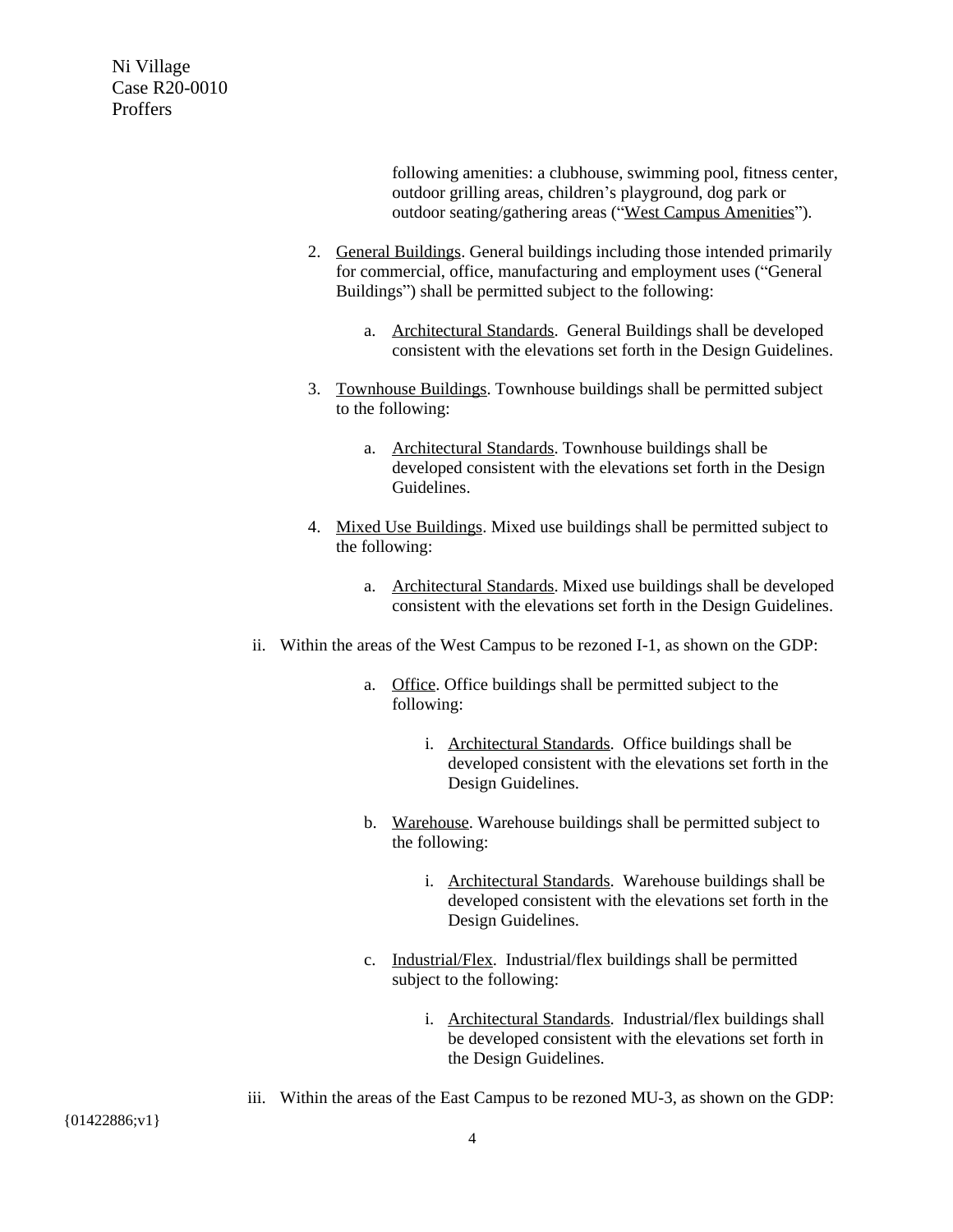- Ni Village Case R20-0010 Proffers
- 1. Detached Homes. Detached homes shall be permitted subject to the following:
	- a. Architectural Standards. Detached homes shall be developed consistent with the elevations set forth in the Design Guidelines.
	- b. Alternative Block Standards.
		- i. Front setbacks shall be a minimum of 5 feet.
		- ii. The build-to-zone shall be a minimum of 5 feet and a maximum of 60 feet.
		- iii. The minimum lot area shall be 2,500 square feet.
- 2. Townhouse Buildings. Townhouse buildings shall be permitted subject to the following:
	- a. Architectural Standards. Townhouse buildings shall be developed consistent with the elevations set forth in the Design Guidelines.
	- b. Alternative Block Standards.
		- i. No minimum front setbacks shall apply.
		- ii. The build-to-zone shall be a minimum of 5 feet and a maximum of 45 feet.
		- iii. No minimum lot area shall apply.
- 3. Recreational Amenities. For purposes of the detached homes and townhouse buildings to be constructed on the East Campus, the Applicant, its successors or assigns, shall provide at a minimum, four (4) of the following amenities: a clubhouse, swimming pool, fitness center, outdoor grilling areas, children's playground, dog park or outdoor seating/gathering areas ("East Campus Amenities").
- 4. General Buildings. General buildings shall be permitted subject to the following:
	- a. Architectural Standards. General Buildings shall be developed consistent with the elevations set forth in the Design Guidelines.
- g. Phasing.
	- i. No more than 50% of the multifamily residential units permitted on the West Campus shall receive a final certificate of occupancy until the developer of such multifamily residential units has constructed:
		- 1. the West Campus Amenities; and
		- 2. the West Campus Site Entrance Modifications.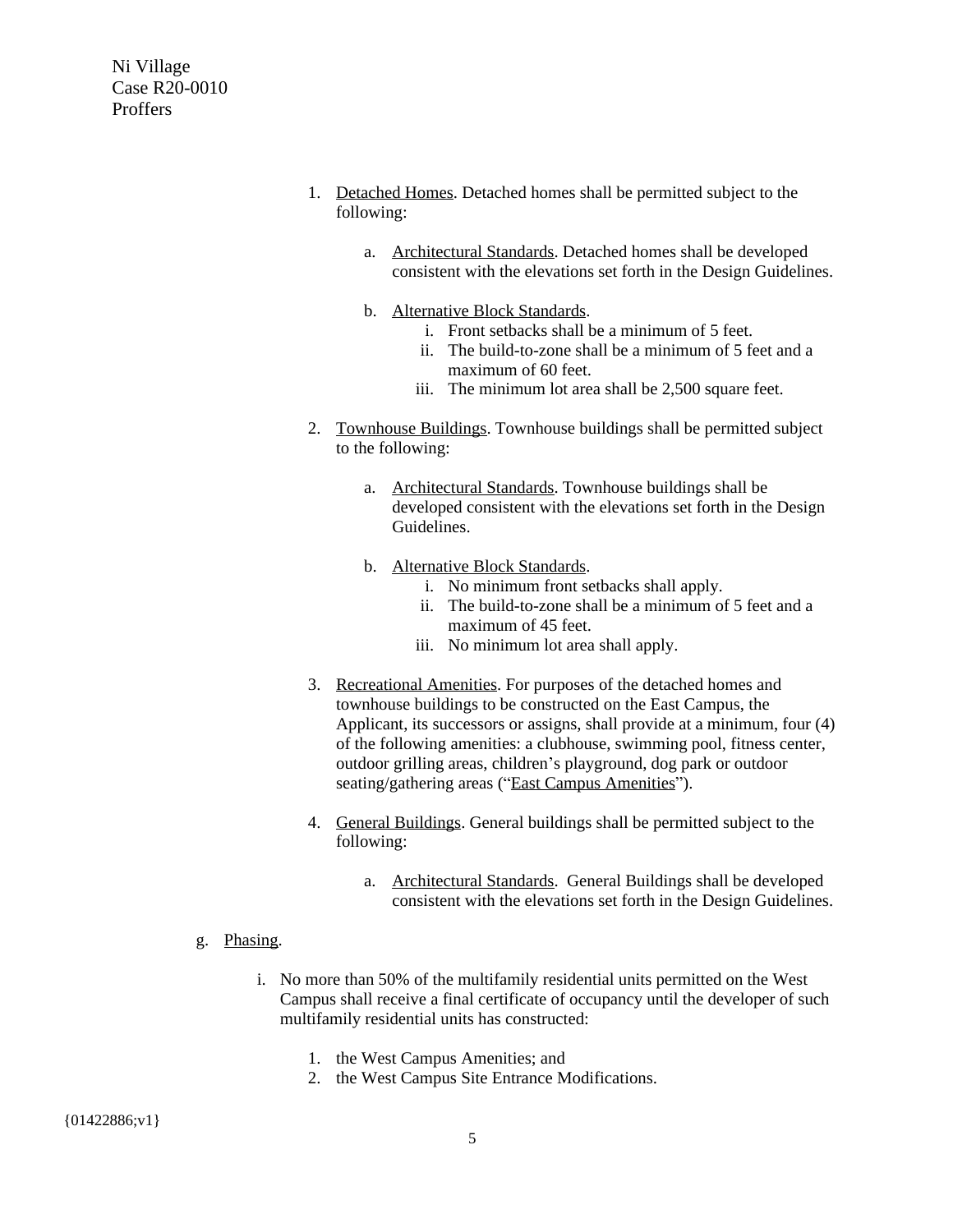- ii. No more than 50% of the townhome and single family detached residential dwelling units permitted on the East Campus shall receive a final certificate of occupancy until the developer of such townhome and single family detached residential units has constructed:
	- 1. the East Campus Amenities;
	- 2. the East Campus Site Entrance Modifications;
	- 3. the Marked Pedestrian Crosswalk; and
	- 4. the High School Connection.

h. Utilities. Public water and wastewater system shall be used. Prior to any tentative site plan or subdivision approval for all or any part of the Property to be developed, a utility plan shall be submitted to and approved by the Utilities Department (the "Utilities Master Plan"). The utilities for this development, and phasing thereof, shall conform to the approved Utilities Master Plan or as otherwise approved by the Utilities Department.

i. Protective Covenants. Prior to or concurrent with receipt of the first certificate of occupancy for any portion of the Property, a document setting forth controls on the development and maintenance of that portion of the Property (the "Covenants") shall be established, and any such Covenants may establish one or more property owners' associations (the "Association"). Different Covenants may be provided for various portions of the Property provided an Association shall be responsible for the maintenance of all common areas within the relevant portion of the Property, as set forth in the Covenants. The articles of incorporation or organization and bylaws or operating agreement of such Association shall be submitted to and reviewed for approval by the County Attorney prior to recordation of the final plat for the portion of the Property being developed. The Covenants shall be recorded in the County Circuit Court Clerk's Office, and the final Proffers accepted with this Rezoning Case Number R20-0010 shall be attached as an exhibit to and recorded with such Covenants.

j. Signage. All monument signs on the Property shall be in general conformance with the materials and design of the existing River Run monument sign at the River Run Parkway and Patriot Highway intersection, with a portion of the sign consisting of masonry material (brick, stone, or brick veneer), as approved by the County Zoning Administrator at the time of site plan approval.

k. Landscaping. Landscaping on the Property shall be in general conformance with the landscape plan provided in the GDP, as approved by the County Zoning Administrator at the time of site plan approval.

## l. Pedestrian Areas and Circulation.

i. Pedestrian/bicycle areas on the Property shall be in general conformance with the materials, location and design of the trails, paths, and sidewalks shown on the pedestrian access plan provided in the GDP, as approved by the County Zoning Administrator at the time of site plan approval.

ii. An interparcel pedestrian/bicycle connection from the East Campus to Massoponax High School (the "High School Connection") shall be constructed by the developer of the East Campus in the location approved by the County Zoning Administrator as part of site plan approval.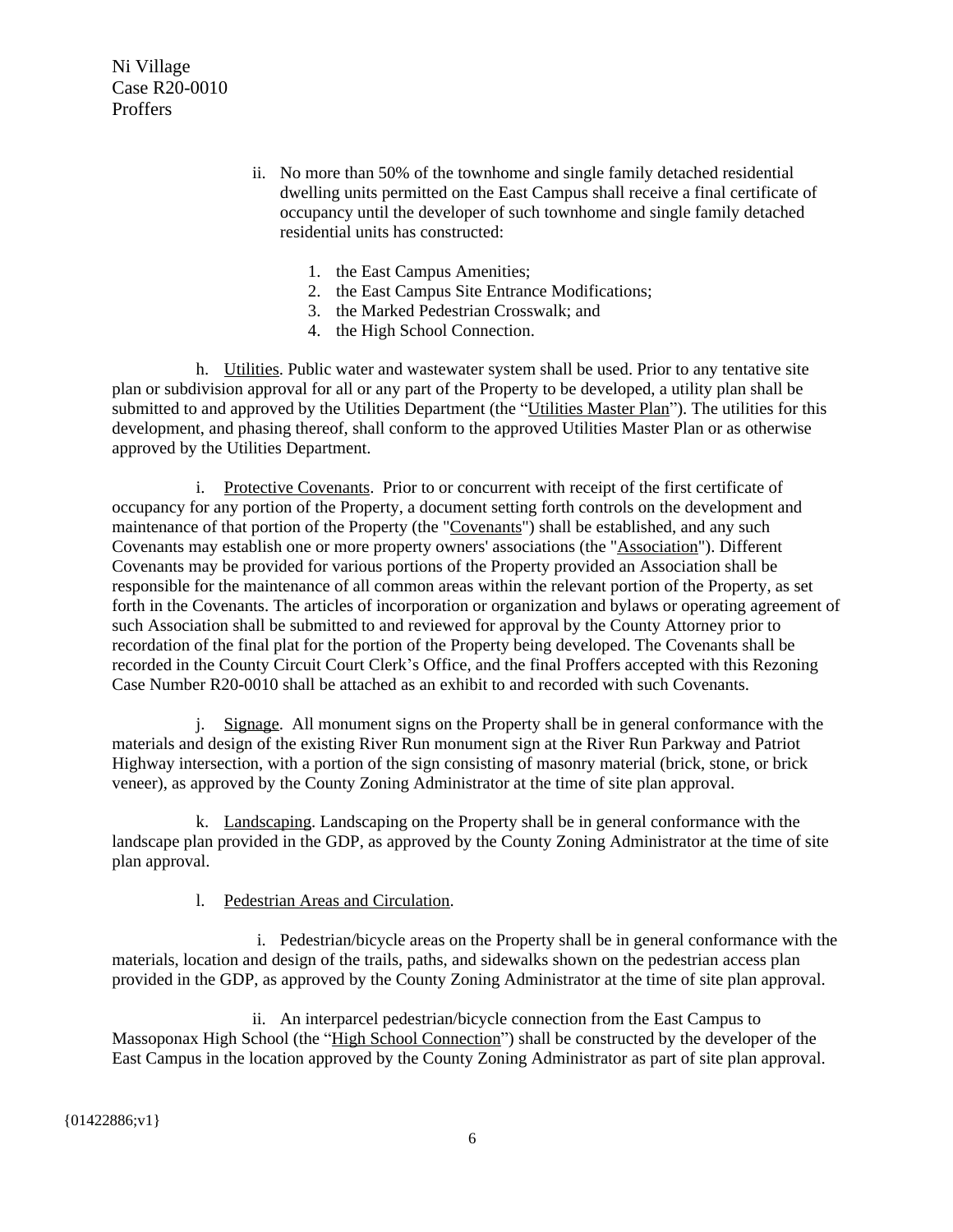m. Street Plan. Public and private roads internal to the Project shall be in general conformance with the street plan provided in the GDP, as approved by the County Zoning Administrator at the time of site plan approval.

n. Archaeological Site Survey. Prior to the application of a site plan or subdivision plat for development on the East Campus, the East Campus developer shall first complete a Phase I Archaeological Site Survey for the portion of the East Campus to be included in the site plan or subdivision plat, to determine if cultural resources are located within such areas. In the event a cultural resource is located, the development will avoid such area of the Property, and shall preserve, dedicate, donate, or relocate the cultural resources as appropriate.

## **III. TRANSPORTATION AND DEDICATIONS.**

a. Road Improvements and Dedications. Subject to County and VDOT approvals for the development of the Project, the Applicant, its successors or assigns, agrees to provide the following road improvements and dedications, if required by the County at the time of any Plan of Development or subdivision review, as more particularly detailed and set forth within the Traffic Impact Analysis entitled, "Ni Village, Spotsylvania County, Virginia", prepared by Ramey Kemp & Associates dated October, 2021 and attached hereto as  $Exhibit C$  (the "TIA"):

- i. East Campus Site Entrance Modifications. No more than 50% of the residential units permitted on the East Campus shall receive a final certificate of occupancy until the developer of residential units on the East Campus constructs the following site entrance modifications, as set forth in the TIA:
	- 1. Patriot Highway at Quarry Driveway / Site Driveway 1:
		- a. Construct a northbound right-turn lane on Patriot Highway with 200 feet of storage;
		- b. Construct one southbound left-turn lane on Patriot Highway with 200 feet of storage; and
		- c. Provide one ingress lane and two egress lanes on Site Driveway 1.
	- 2. Patriot Highway at Site Driveway 2:
		- a. Construct one northbound right-turn lane on Patriot Highway with 200 feet of storage;
		- b. Construct one southbound left-turn lane on Patriot Highway with 200 feet of storage; and
		- c. Provide one ingress lane and one egress lane on Site Driveway 2.
- ii. Patriot Highway Right of Way Dedication. Dedicate the necessary portions of the Property located on the eastern line of Patriot Highway up to twenty (20') feet in width to be used for the right of way necessary to allow Patriot Highway to be widened up to six (6) lanes within ninety (90) days of such request from the County or VDOT, which shall be in full force and effect for a period of fifteen (15) years from the date of the rezoning of the Property. If it is determined by the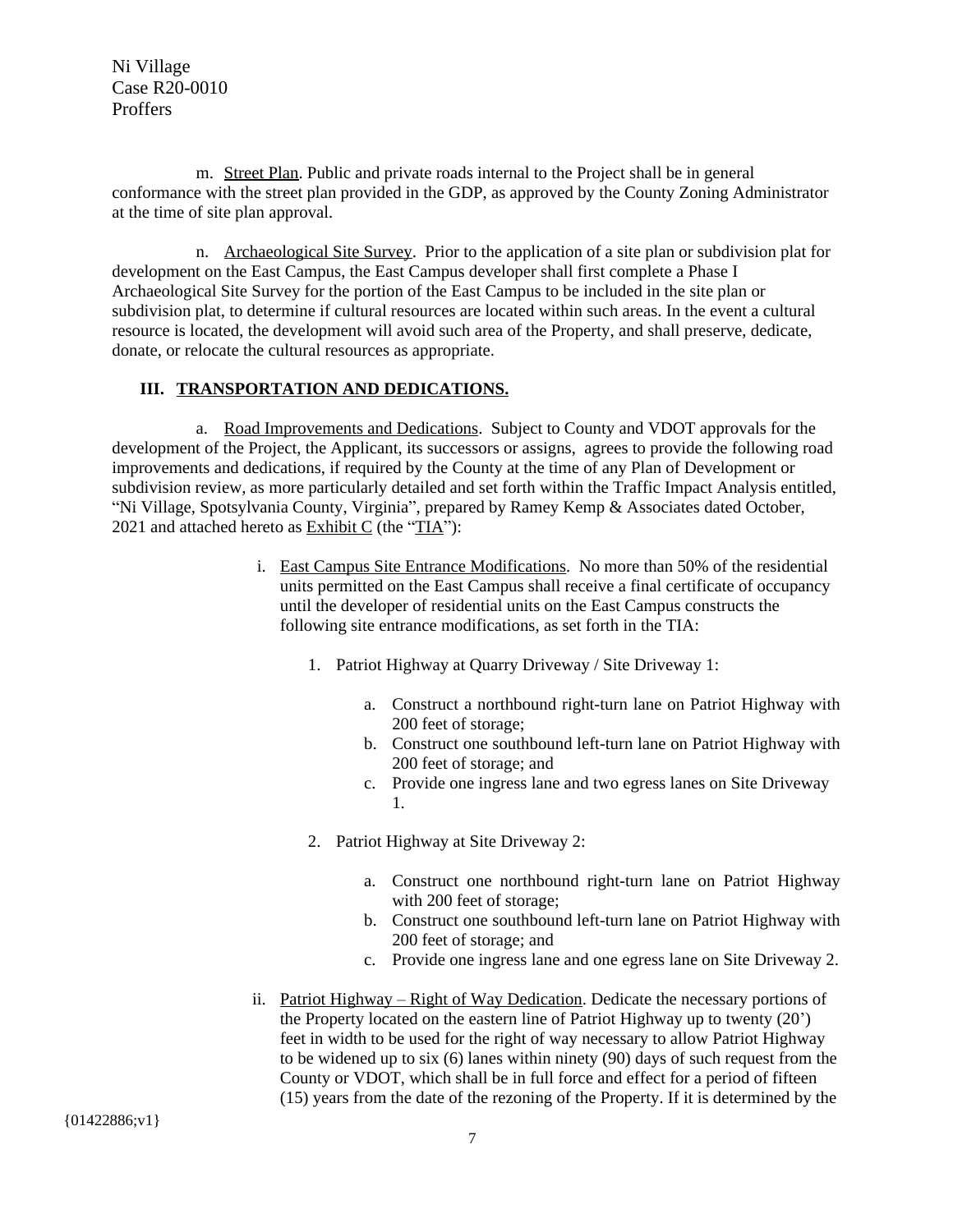County or VDOT that such dedication area is not required or has been provided by others, then such shall no longer be required of the developer of the East Campus.

- iii. Shared-Use Path. Prior to the issuance of the 75th certificate of occupancy permit for any uses in the East Campus, the developer of the East Campus shall construct a 10-foot VDOT standard shared-use path from the northern property line along the east side of Patriot Highway and continuing south to the southern property line (the "Shared-Use Path"), unless otherwise approved by the County Transportation Department. This shard-use path may be located within the buffer along the Patriot Highway road buffer.
- iv. West Campus Site Entrance Modifications. No more than 50% of the residential units permitted on the West Campus shall receive a final certificate of occupancy until the developer of residential units on the West Campus constructs the following site entrance modifications, as set forth in the TIA:
	- 1. Patriot Highway at Site Driveway 3:
		- a. Construct one northbound left-turn lane on Patriot Highway with 200 feet of storage;
		- b. Construct one southbound right-turn lane on Patriot Highway with 200 feet of storage; and
		- c. Provide one ingress lane and one egress lane on Site Driveway 3.
- v. Marked Pedestrian Crosswalk. The developer of residential units on the West Campus shall add a marked pedestrian crosswalk at the intersection of Patriot Highway at the River Run Parkway and Massaponax High School driveway traffic signal, which shall be subject to approval by VDOT ("Marked Pedestrian Crosswalk"). No later than the issuance of the first certificate of occupancy permit for residential dwelling units on the West Campus, the developer of such residential units shall (i) submit to VDOT for its approval, the plans for the pedestrian crosswalk improvements, which shall include LED countdown pedestrian signal heads and push buttons, and (ii) install the pedestrian crosswalk within the existing public right of way of Patriot Highway within twelve (12) months of receipt of VDOT approval of such plans.

b. New Co. 12 Fire and Rescue Station Dedication. Consistent with the County Capital Improvement Plan, as requested by the County, Applicant, its successors or assigns, shall dedicate 5 acres on the West Campus, in the location as generally shown on the GDP, to the County for New Fire/Rescue - Company 12 (Massaponax Area), as defined in the County Capital Improvement Plan.

c. Guinea Station Road – Right of Way Dedication. As requested by the County, Applicant, its successors or assigns, shall dedicate to the County a right of way sixty (60) feet in width for the extension of Guinea Station Road, in the location as generally shown on the GDP.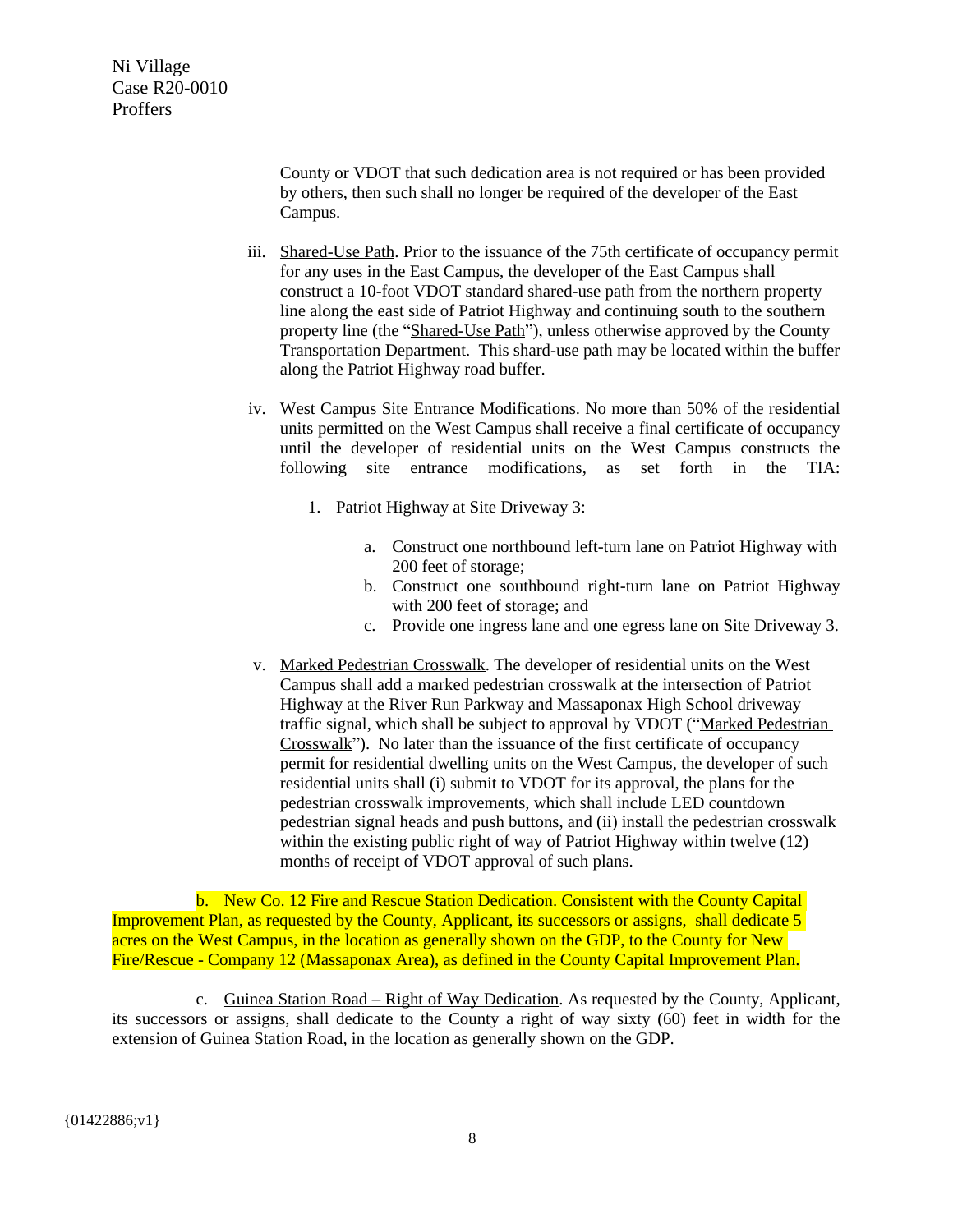### **IV. CASH PROFFERS.**

a. Cash Proffer for Transportation – Massaponax Church Road Signal. The Applicant, its successors or assigns, proposes to mitigate public facility impacts resulting from the development of the Project by voluntarily offering to pay County Transportation a cash proffer in the amount of One Hundred Thousand Dollars (\$100,000.00) to be applied towards the costs of constructing the Massaponax Church Road signal, to be paid as follows:

- i. \$50,000.00 to be paid by the developer of the West Campus to County Transportation prior to the issuance of the first certificate of occupancy for any residential dwelling unit on the West Campus, and
- ii. \$50,000.00 to be paid by the developer of the East Campus to County Transportation prior to the issuance of the first certificate of occupancy for any residential dwelling unit on the East Campus.

## [REMAINDER OF PAGE INTENTIONALLY BLANK]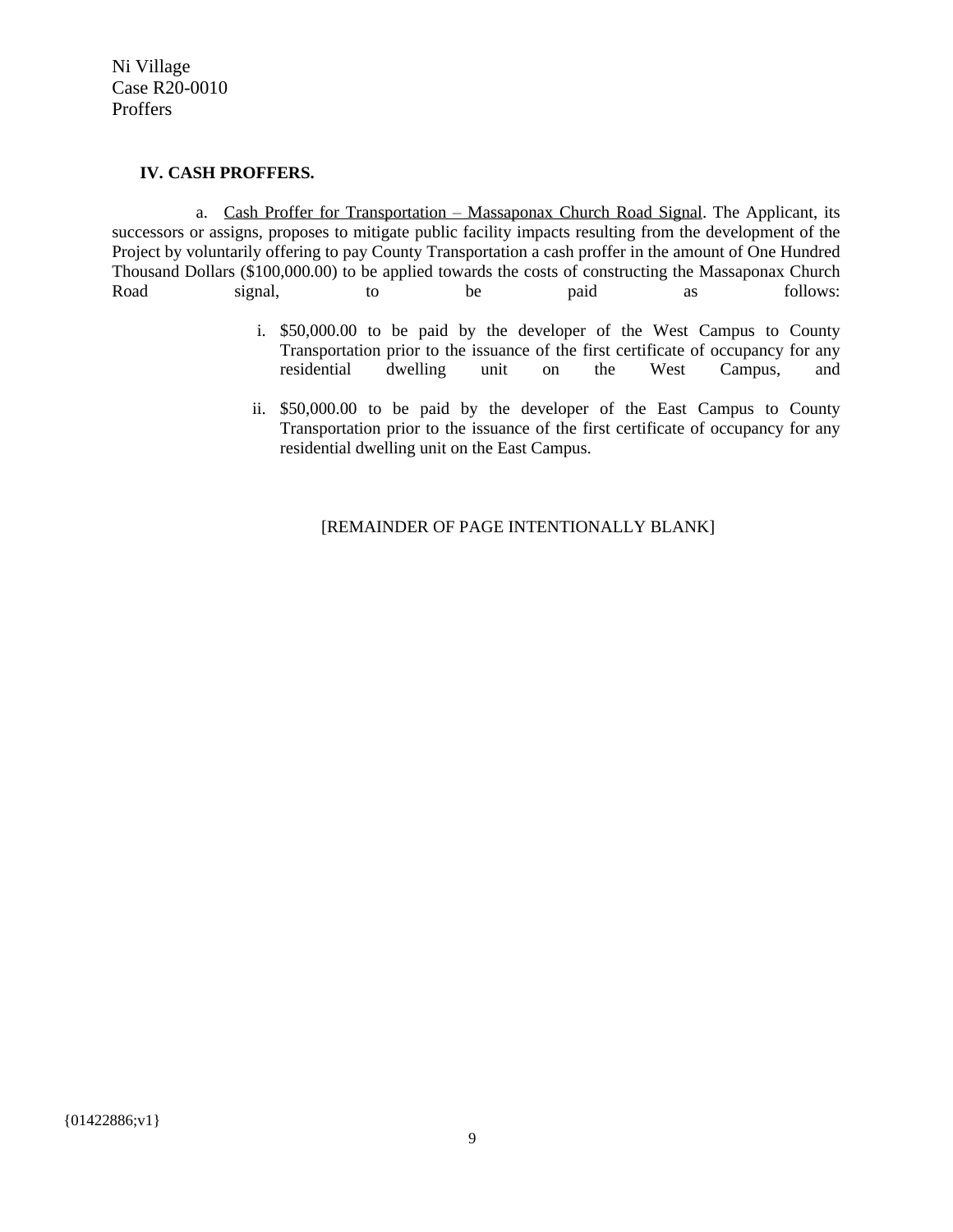### [SIGNATURE PAGES TO NI VILLAGE, LLC PROFFERED CONDITIONS]

Dated  $\Box$ Rezoning Case Number: R20-0010

 $\text{By:}\_\_$ 

Andrew M. Condlin, with Power of Attorney on behalf of the Applicant

COMMONWEALTH OF VIRGINIA) ) TO-WIT CITY/COUNTY OF \_\_\_\_\_\_\_\_\_\_\_\_\_)

The foregoing instrument was acknowledged before me, \_\_\_\_\_\_\_\_\_\_\_\_\_\_\_\_\_\_\_\_\_\_, Notary Public, this \_\_\_ day of \_\_\_\_\_\_\_\_\_\_, 20\_\_\_, by Andrew M. Condlin, with power of attorney on behalf of the Applicant.

> $\overline{a}$ Notary Public

Registration Number: My commission expires: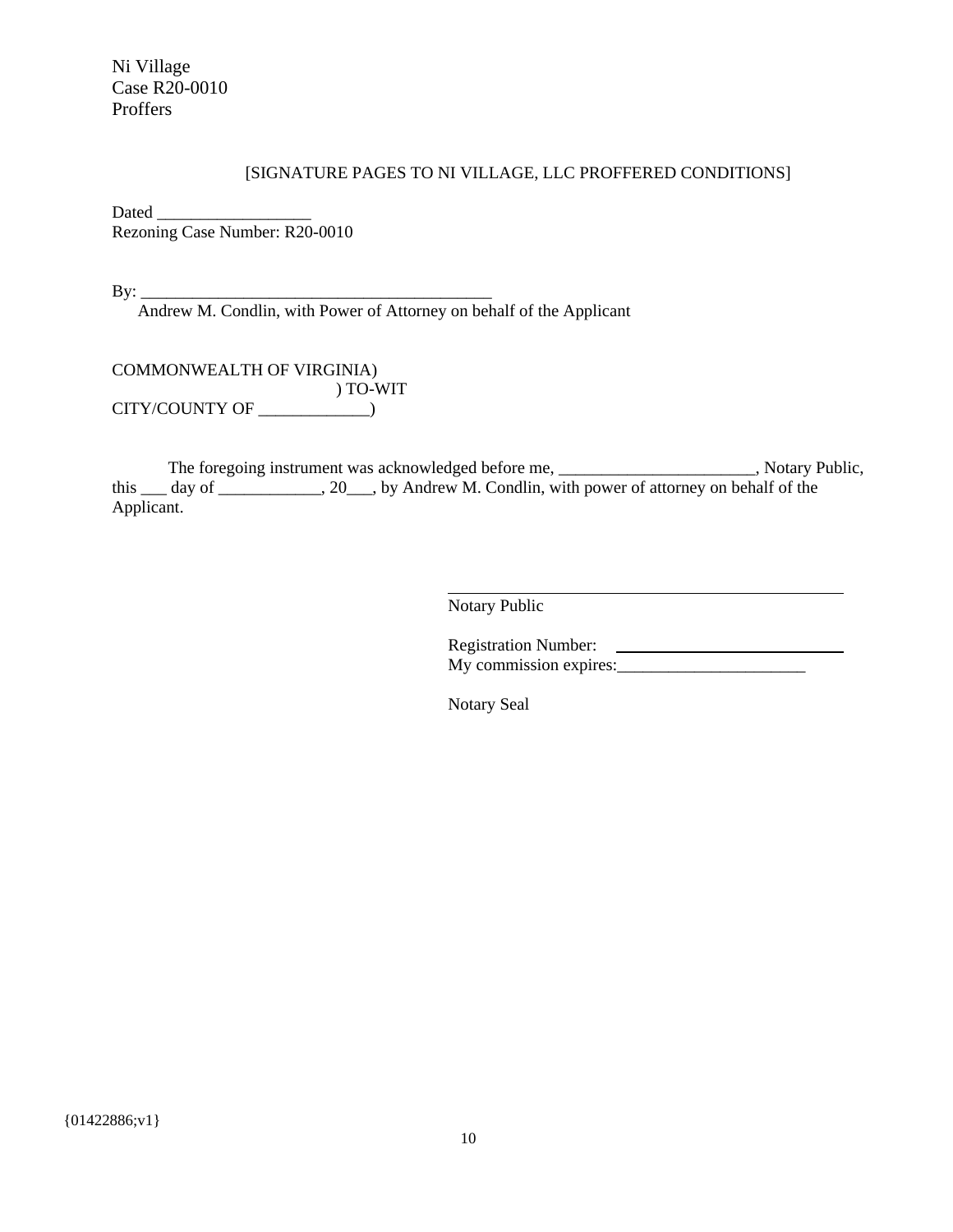| [SIGNATURE PAGES TO NI VILLAGE, LLC PROFFERED CONDITIONS]                                                                                                                                            |
|------------------------------------------------------------------------------------------------------------------------------------------------------------------------------------------------------|
| Dated<br>Rezoning Case Number: R20-0010                                                                                                                                                              |
|                                                                                                                                                                                                      |
|                                                                                                                                                                                                      |
|                                                                                                                                                                                                      |
| COMMONWEALTH OF VIRGINIA)                                                                                                                                                                            |
|                                                                                                                                                                                                      |
| The foregoing instrument was acknowledged before me, ________________________, Notary Public,<br>this _____ day of _______________, 20____, by ____________________, current owner of Tax Map Parcel |
|                                                                                                                                                                                                      |

Notary Public

 $\overline{a}$ 

Registration Number: My commission expires:\_\_\_\_\_\_\_\_\_\_\_\_\_\_\_\_\_\_\_\_\_\_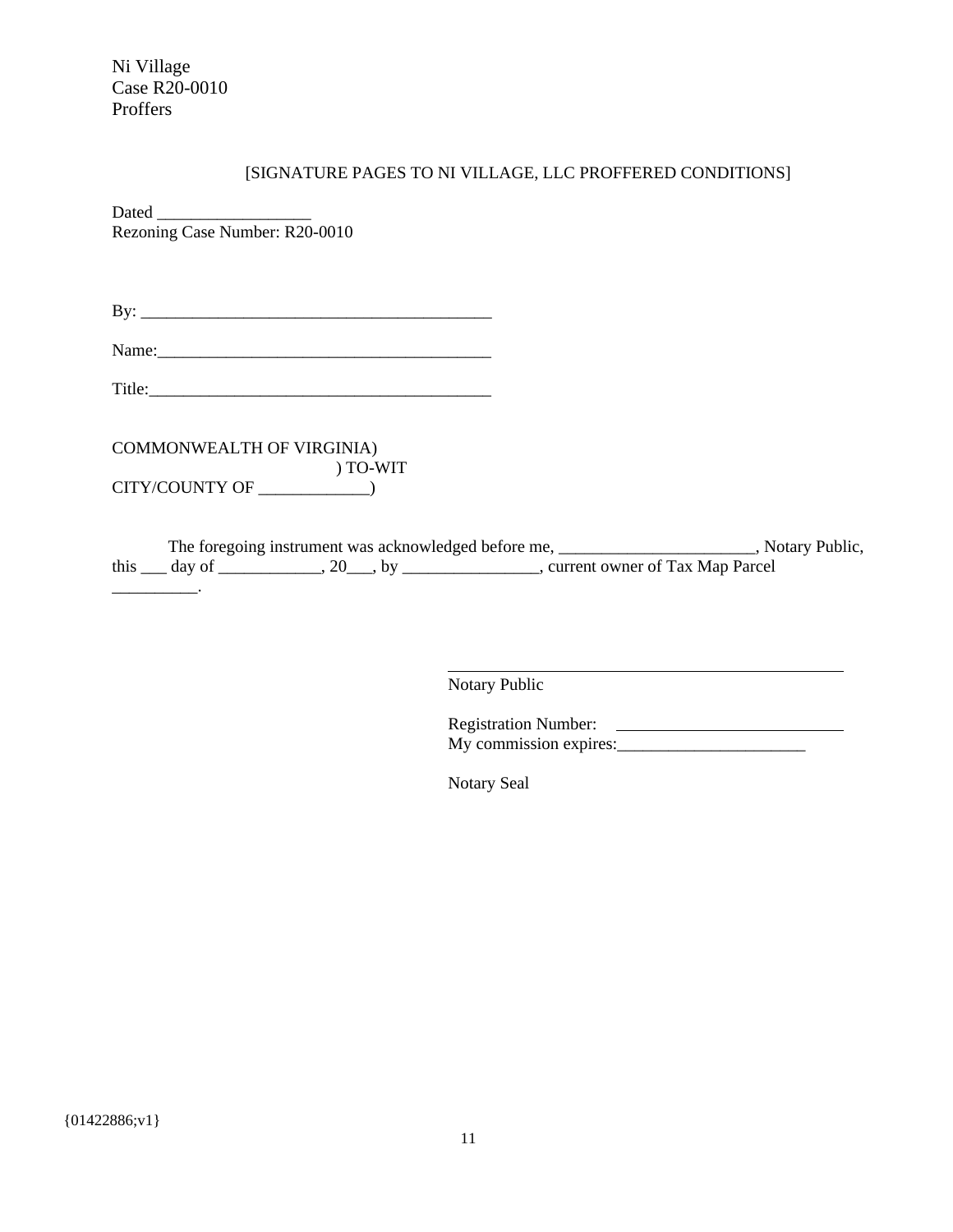| [SIGNATURE PAGES TO NI VILLAGE, LLC PROFFERED CONDITIONS]                                                                                                                                             |
|-------------------------------------------------------------------------------------------------------------------------------------------------------------------------------------------------------|
| Rezoning Case Number: R20-0010                                                                                                                                                                        |
|                                                                                                                                                                                                       |
|                                                                                                                                                                                                       |
|                                                                                                                                                                                                       |
| COMMONWEALTH OF VIRGINIA)<br>) TO-WIT                                                                                                                                                                 |
| The foregoing instrument was acknowledged before me, _________________________, Notary Public,<br>this _____ day of _______________, 20____, by ____________________, current owner of Tax Map Parcel |

Notary Public

 $\overline{a}$ 

Registration Number: My commission expires:\_\_\_\_\_\_\_\_\_\_\_\_\_\_\_\_\_\_\_\_\_\_